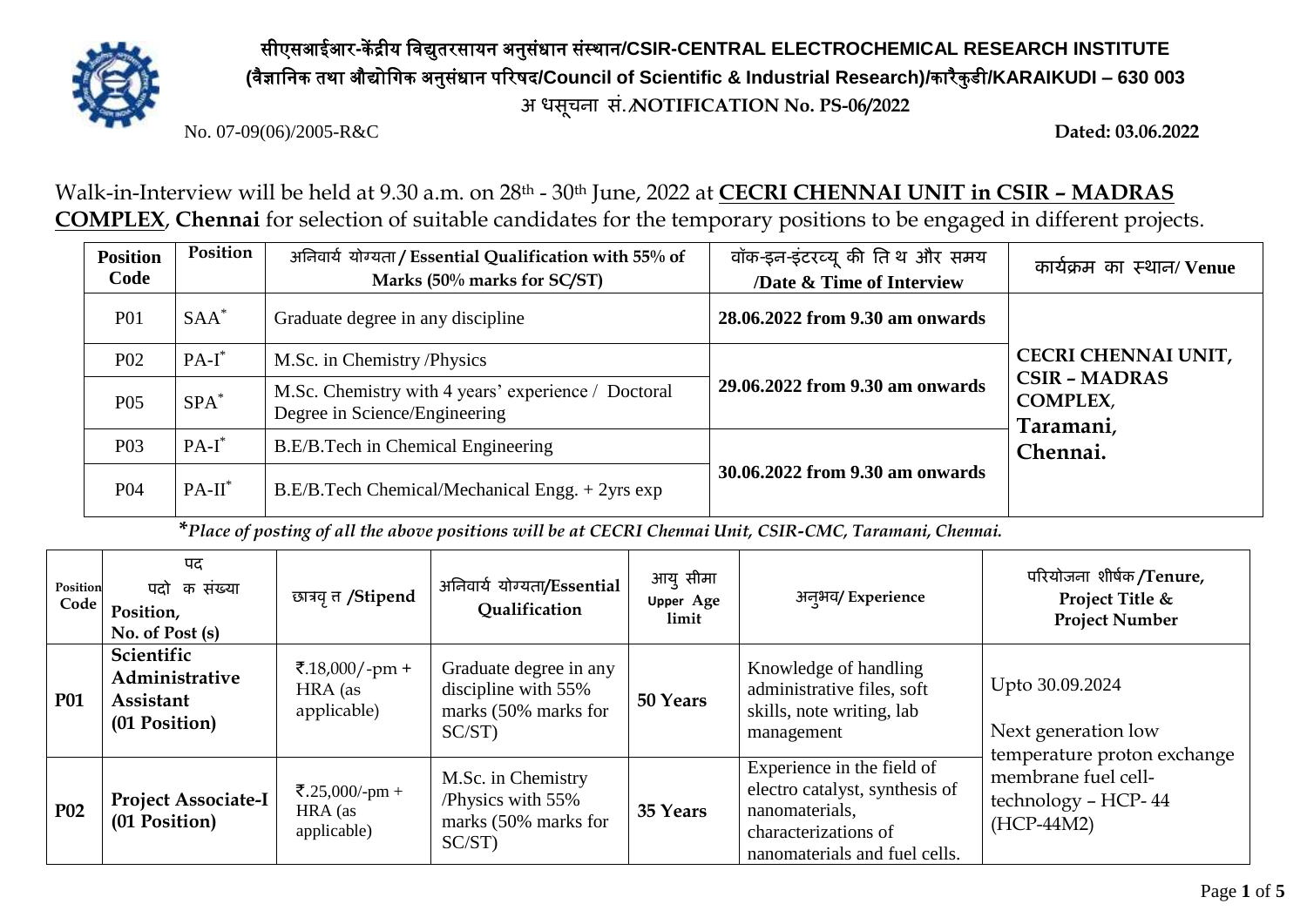| Position<br>code | पद<br>पदो क संख्या<br>Position,<br>No. of Post (s) | छात्रवृत्त /Stipend                                                                                                                                                                                                                                                                                                                                                                                                                                                                    | अनिवार्य योग्यता/Essential<br>Qualification                                                                                                                                                                                                                | आयु<br>सीमा<br>Upper<br>Age<br>limit | अन्अव/Experience                                                                                                                                            | परियोजना शीर्षक/Tenure,<br>Project Title &<br><b>Project Number</b>                                                                                                 |
|------------------|----------------------------------------------------|----------------------------------------------------------------------------------------------------------------------------------------------------------------------------------------------------------------------------------------------------------------------------------------------------------------------------------------------------------------------------------------------------------------------------------------------------------------------------------------|------------------------------------------------------------------------------------------------------------------------------------------------------------------------------------------------------------------------------------------------------------|--------------------------------------|-------------------------------------------------------------------------------------------------------------------------------------------------------------|---------------------------------------------------------------------------------------------------------------------------------------------------------------------|
| P <sub>0</sub> 2 | <b>Project Associate-I</b><br>(02 Positions)       | ₹.25,000/-pm + HRA (as<br>applicable)                                                                                                                                                                                                                                                                                                                                                                                                                                                  | M.Sc. in Chemistry with<br>55% of Marks<br>(50%<br>marks for SC/ST)                                                                                                                                                                                        | 35<br>Years                          | Experience in the field of<br>polymer chemistry and<br>electrochemistry will be<br>preferred.                                                               | Upto 30.09.2024<br>Indigenous proton exchange<br>membrane<br>for<br>polymer<br>electrolyte fuel cells - HCP-44<br>(HCP-44FBR1)                                      |
|                  | <b>Project Associate-I</b><br>(04 Positions)       | ₹.25,000/-pm + HRA (as<br>applicable)                                                                                                                                                                                                                                                                                                                                                                                                                                                  | M.Sc. in Chemistry with<br>55% of Marks<br>(50%<br>marks for SC/ST)                                                                                                                                                                                        | 35<br>Years                          | <i>Experience in the</i><br>field of electro<br>catalyst, synthesis of<br>nanomaterials,<br><i>characterisations of</i><br>nanomaterials and<br>fuel cells. | Upto 30.09.2024<br>Demonstration and validation<br>of indigenously<br>developed<br>electro catalyst for polymer<br>electrolyte fuel cells - HCP -44<br>(HCP-44FBR2) |
| <b>P03</b>       | <b>Project Associate-I</b><br>(02 Positions)       | (i) ₹.31,000/-pm + HRA<br>(as applicable) to Scholars<br>who are selected through<br>National Eligibility<br>(a)<br>Tests - CSIR-UGC NET<br>including<br>lectureship<br>(Assistant Professorship)<br>or GATE or (b) A selection<br>process through National<br>level<br>examinations<br>Central<br>conducted<br>by<br>Government Departments<br>and their Agencies and<br>Institutions.<br>$(ii)$ ₹.25,000/-pm + HRA (as<br>applicable) for others who do<br>not fall under (i) above. | <b>B.E/B.Tech in Chemical</b><br>Engineering with 55%<br>marks (50% marks for<br><b>GATE</b><br>SC/ST)<br>with<br>qualification<br>(If suitable GATE qualified<br>candidates<br>are<br>not<br>candidates<br>available,<br>without GATE will be<br>engaged) | 35<br>Years                          | Knowledge of fuel<br>cells, hydrogen<br>energy,<br>thermodynamics will<br>be preferred.                                                                     | Upto 30.09.2024<br><b>Next</b><br>generation<br>low<br>temperature proton exchange<br>membrane fuel cell-technology<br>- HCP-44 (HCP-44M2)                          |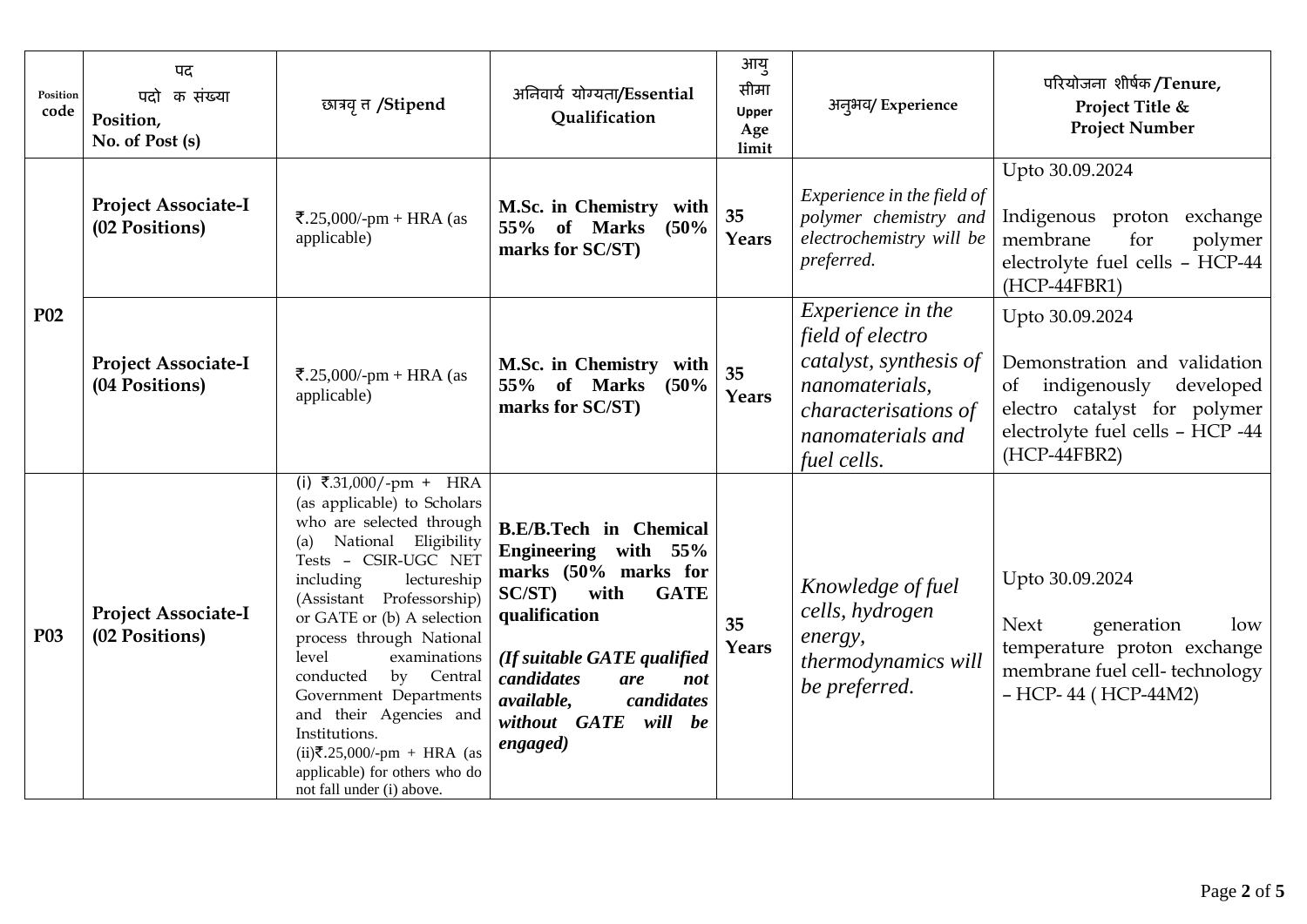| Position<br>code | पद<br>क संख्या<br>पदो<br>Position,<br>No. of Post (s) | छात्रवृत्त /Stipend                                                                                                                                                                                                                                                                                                                                                                                                                                                                   | अनिवार्य योग्यता/Essential<br>Qualification                                                                                                                                                                                                                                                                                                                                                                                                                            | आयु सीमा<br><b>Upper Age</b><br>limit | अन्अय/Experience                                                                                                                                                                                                       | परियोजना शीर्षक/Tenure,<br>Project Title &<br><b>Project Number</b>                                                                                                     |
|------------------|-------------------------------------------------------|---------------------------------------------------------------------------------------------------------------------------------------------------------------------------------------------------------------------------------------------------------------------------------------------------------------------------------------------------------------------------------------------------------------------------------------------------------------------------------------|------------------------------------------------------------------------------------------------------------------------------------------------------------------------------------------------------------------------------------------------------------------------------------------------------------------------------------------------------------------------------------------------------------------------------------------------------------------------|---------------------------------------|------------------------------------------------------------------------------------------------------------------------------------------------------------------------------------------------------------------------|-------------------------------------------------------------------------------------------------------------------------------------------------------------------------|
| <b>P04</b>       | <b>Project Associate-II</b><br>(02 Positions)         | (i) ₹.35,000/-pm + HRA(as<br>applicable) to Scholars who<br>are selected through (a)<br>National Eligibility Tests -<br>CSIR-UGC NET including<br>lectureship<br>(Assistant<br>Professorship) or GATE or (b)<br>A selection process through<br>National level examinations<br>conducted<br>Central<br>by<br>Departments<br>Government<br>their<br>Agencies and<br>and<br>Institutions.<br>$(ii)$ ₹.28,000/-pm + HRA (as<br>applicable) for others who do<br>not fall under (i) above. | B.E/B.Tech in Mechanical/<br>Chemical Engineering with<br>55% marks (50% marks for<br>$SC/ST$ )<br>with<br><b>GATE</b><br>qualification AND 2 years'<br>experience in Research and<br>Development in Industrial and<br>Institutions<br>Academic<br><b>or</b><br>and<br>Technology<br>Science<br>Organisations and Scientific<br>activities and services<br>(If suitable GATE qualified<br>candidates are not available,<br>candidates without GATE will<br>be engaged) | 35 Years                              | Experience in the<br>field of fuel cell<br>engineering, thermal<br>management,<br>reactor designing,<br>AutoCAD/Inventor<br>for $2D$ and $3D$<br>designs, Modelling<br>softwares such as<br>COMSOL, Ansys<br>and ASPEN | Upto 30.09.2024<br><b>Next</b><br>generation<br>low<br>temperature<br>proton<br>exchange membrane fuel<br>cell- technology - HCP- 44<br>(HCP-44M2)                      |
| P <sub>05</sub>  | <b>Senior Project</b><br>Associate<br>(02 Positions)  | ₹. $42,000$ /-pm +<br>HRA (as applicable)                                                                                                                                                                                                                                                                                                                                                                                                                                             | $\overline{\text{M.Sc}}$ . in Chemistry with 55%<br>marks (50% marks for SC/ST)<br>AND 4 years' experience in<br>Research and Development in<br>Industrial<br>Academic<br>and<br>Institutions or Science and<br>Technology<br>Organizations<br>and Scientific activities and<br>services<br><b>OR</b><br>Degree<br>Doctoral<br>in<br>Science/Engineering<br>from<br>recognized<br>university<br><b>or</b><br>equivalent.                                               | <b>40 Years</b>                       | Experience in the<br>field of electro<br>catalyst, synthesis<br>of nanomaterials,<br>characterisations<br>of nanomaterials<br>and fuel cells.                                                                          | Upto 30.09.2024<br>Demonstration<br>and<br>validation of indigenously<br>developed electro catalyst<br>for polymer electrolyte fuel<br>cells - HCP -44 (HCP-<br>44FBR2) |

## **General Instructions:**

1. Date & Time of Walk-in-Interview: 28th – 30th June, 2022 at 09.30 AM (Reporting Time: 09.00 AM). No candidate will be allowed to enter into the venue after 09:30 AM.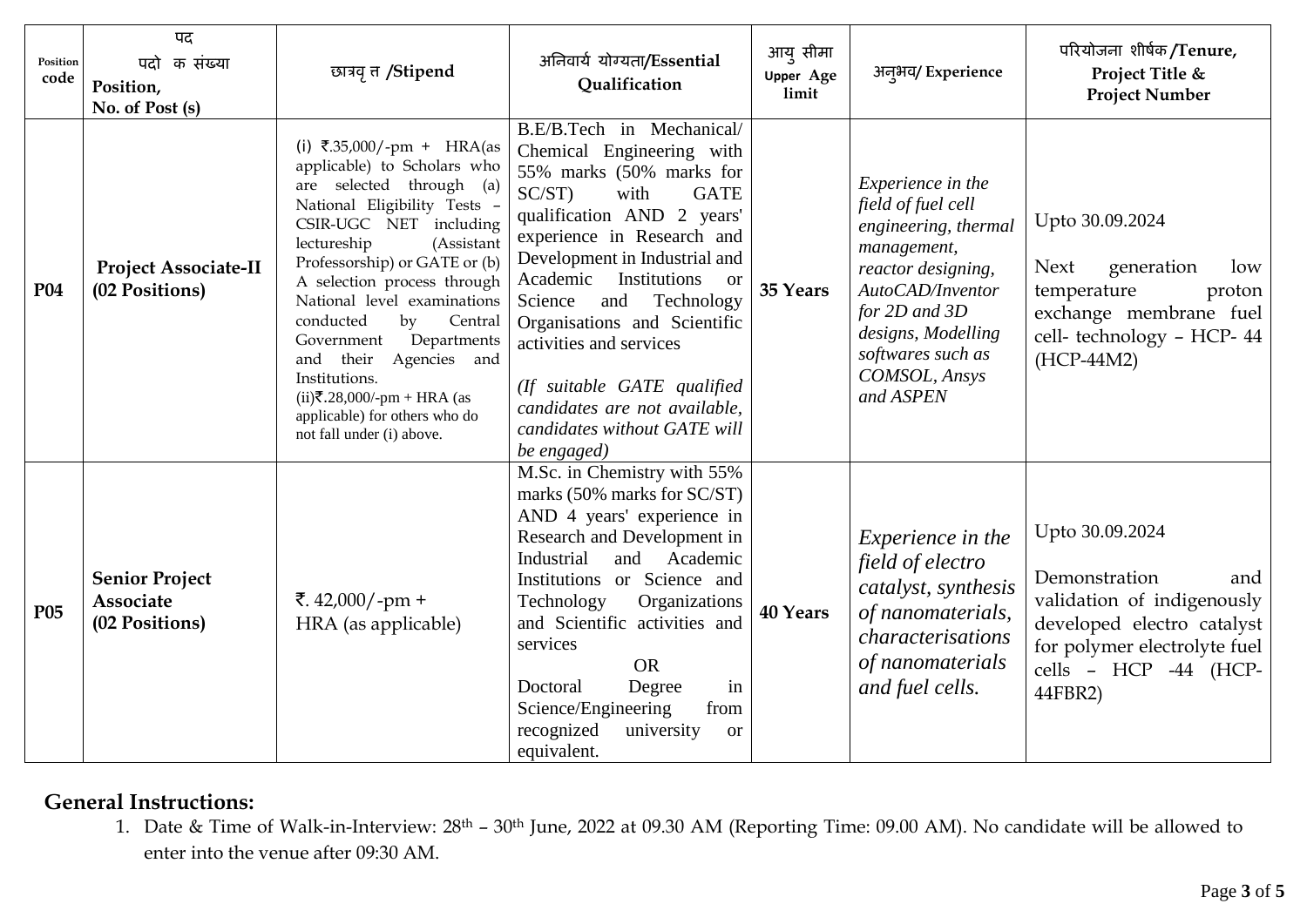- 2. Wearing facemask and carrying hand-sanitizer is mandatory. No candidate will be allowed entry inside the venue without facemask and hand-sanitizer.
- 3. Eligible candidates may appear for Walk-in-Interview with all original and one set of photocopies of Certificates of educational qualification, age, caste (in case of SC/ST/OBC/EWS candidates), experience (if any), one recent passport size photo and duly filledin application.
- 4. If you are non-vaccinated, you need to produce a Covid-19 RTPCR negative certificate obtained 72 hrs prior to walk-in from any Govt./Govt. approved hospital or Vaccinated candidates may produce vaccination certificate.
- 5. 2020-21 passed out candidates to submit a letter from Principal/Registrar, in case of non-receipt of Diploma/Degree Certificate.
- 6. Age relaxation will be given to SC/ST/PWD/Women candidates up to 5 years and 3 years for OBC for all the above positions as per GOI instructions.
- 7. Reservation: If all things are equal, SC/ST/OBC/EWS candidates may be given preference over general candidates to ensure due representation.
- 8. **Final Semester/year students who are awaiting results are not eligible to be considered.**
- 9. The date of determining the qualification and age limit shall be **on the date of interview.**
- 10. In respect of equivalent clause in Essential Qualifications, if a candidate is claiming a particular qualification as equivalent qualification as per the requirement of advertisement, then the candidate is required to produce order/letter in this regard, indicating the Authority (with number and date) under which it has been so treated, otherwise the Application is liable to be rejected.
- 11. **In case of Universities/Institute awarding CGPA/SGPA/OGPA grades etc., candidates are requested to convert the same into percentage based on the formula as per their university/institute (copy of documented proof of the conversion factor may be attached).**
- 12. Number of positions required is indicative in nature, there may be an increase/decrease in the number based on requirement(s).
- 13. **If the number of candidates are more, the candidates will be short-listed for interview through a written test.**
- 14. Candidate selected will be provided either accommodation in the Institute campus (if available) or shall be paid HRA as applicable.
- 15. Tenure mentioned above in a case will be co-terminus with the project or till such time this requirement exists whichever is earlier.
- 16. The engagement is purely on temporary basis, initially for a period of six months which may be extended or curtailed depending on the tenure of the project/satisfactory performance or conduct of the appointee as the case may be and does not confer any right/claim implicit or explicit on any candidate for claiming extension or absorption in CSIR-CECRI.
- 17. If it is found at any stage of the process or thereafter that the candidate does not fulfil the eligibility criteria, their candidature shall be cancelled without assigning any reason whatsoever.
- 18. **THE DECISION OF THE DIRECTOR, CSIR-CECRI REGARDING SELECTION WILL BE FINAL AND BINDING.**